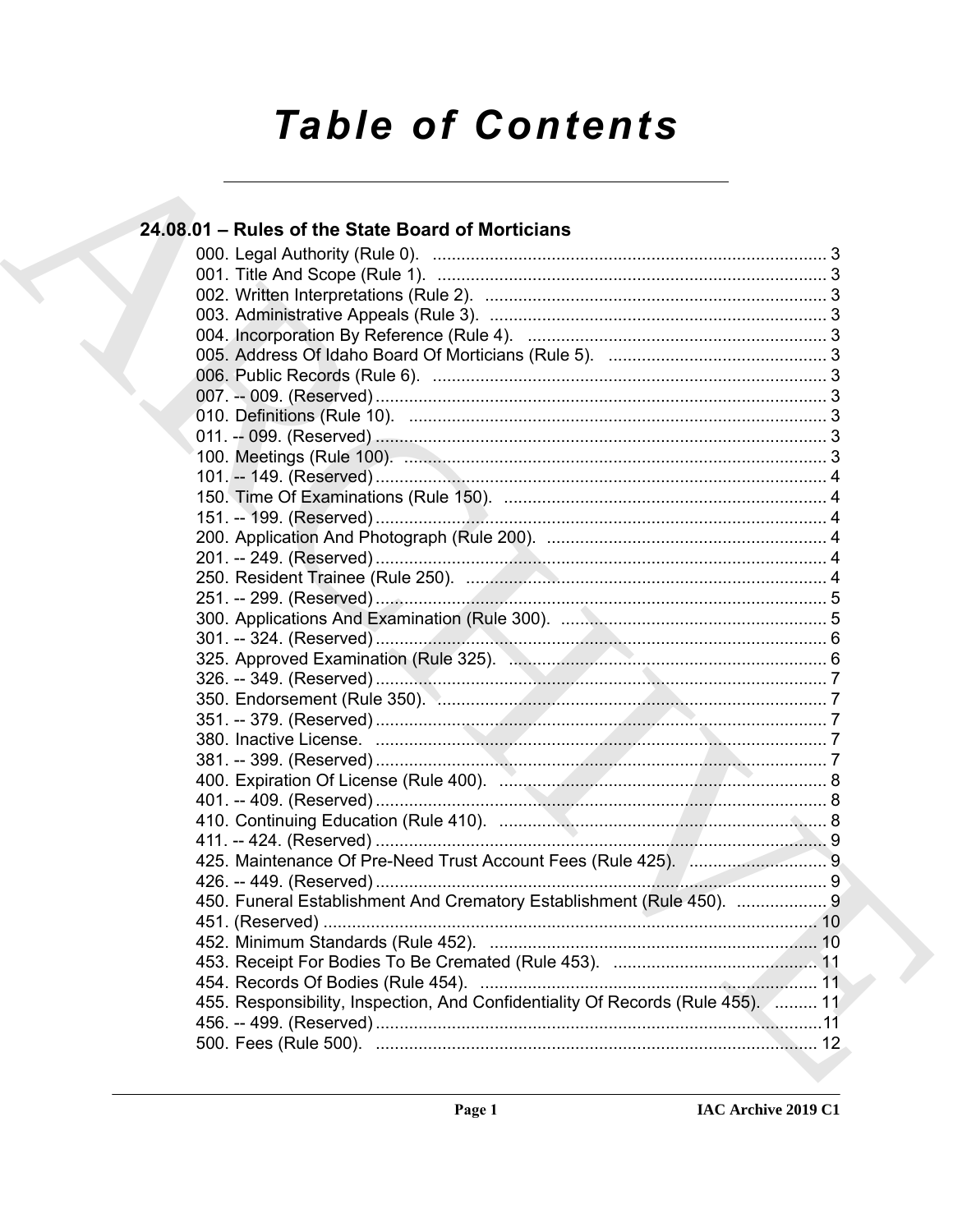### *Table of Contents (cont'd)*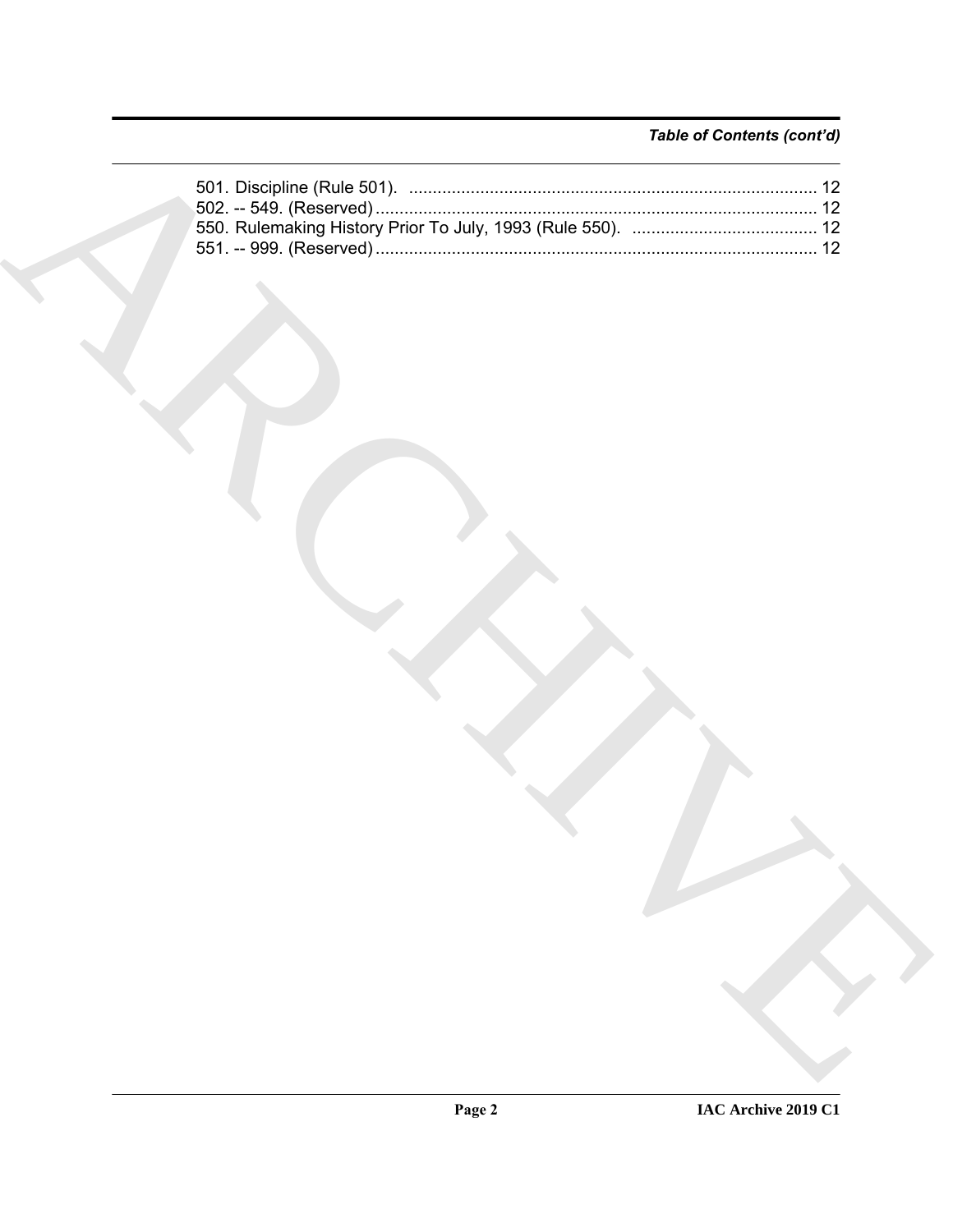#### **IDAPA 24 TITLE 08 CHAPTER 01**

#### **24.08.01 – RULES OF THE STATE BOARD OF MORTICIANS**

#### <span id="page-2-20"></span><span id="page-2-1"></span><span id="page-2-0"></span>**000. LEGAL AUTHORITY (RULE 0).**

The following rules have been adopted by the Idaho State Board of Morticians and the Chief, Bureau of Occupational Licenses in accordance with the provisions of Section 54-1106 and 54-1107, Idaho Code. (7-1-93)

#### <span id="page-2-23"></span><span id="page-2-2"></span>**001. TITLE AND SCOPE (RULE 1).**

These rules shall be cited as IDAPA 24.08.01, "Rules of the State Board of Morticians." (7-1-93)

#### <span id="page-2-24"></span><span id="page-2-3"></span>**002. WRITTEN INTERPRETATIONS (RULE 2).**

The board may have written statements that pertain to the interpretation of the rules of this chapter. Such interpretations, if any, are available for public inspection and copying at cost in the main office of the Bureau of Occupational Licenses. (3-13-02)

#### <span id="page-2-13"></span><span id="page-2-4"></span>**003. ADMINISTRATIVE APPEALS (RULE 3).**

Administrative appeals shall be governed by the Administrative Procedure Act, Title 67, Chapter 52, Idaho Code. (3-13-02)

#### <span id="page-2-19"></span><span id="page-2-5"></span>**004. INCORPORATION BY REFERENCE (RULE 4).**

These rules do not incorporate by reference any document other than those sections of Idaho Code so referenced. (3-13-02)

#### <span id="page-2-12"></span><span id="page-2-6"></span>**005. ADDRESS OF IDAHO BOARD OF MORTICIANS (RULE 5).**

The office of the Board of Morticians is located within the Bureau of Occupational Licenses, 700 W. State Street, Boise, Idaho 83702. The Bureau is open between the hours of 8:00 a.m. and 5:00 p.m. each day except Saturdays, Sundays and holidays. The telephone number of the Board is (208) 334-3233. The Board's fax number is (208) 334- 3945. The Board's e-mail address is mor@ibol.idaho.gov. The Board's official website is http://www.ibol.idaho.gov.  $(3-29-10)$ 

#### <span id="page-2-22"></span><span id="page-2-7"></span>**006. PUBLIC RECORDS (RULE 6).**

The records associated with the Board of Morticians are subject to the provisions of the Idaho Public Records Act. Title 74, Chapter 1, Idaho Code. (3-13-02)

#### <span id="page-2-8"></span>**007. -- 009. (RESERVED)**

#### <span id="page-2-9"></span>**010. DEFINITIONS (RULE 10).**

<span id="page-2-17"></span><span id="page-2-16"></span><span id="page-2-15"></span><span id="page-2-14"></span>**01. Board**. The State Board of Morticians as prescribed in Section 54-1102, Idaho Code. (7-1-93)

**02.** Bureau. The Bureau of Occupational Licenses as prescribed in Sections 54-1106 and 67-2602, Idaho Code. (3-13-02) Idaho Code. (3-13-02)

**24.03.81 [CH](mailto:mor@ibol.idaho.gov)APTER 01**<br> **ARCHIVENT (ETTER STATE BOARD OF MORTICANS**<br> **CHAPTER INTERPRETATION** (ETTER STATE BOARD OF MORTICANS<br>
THE MARCHIVENT (ETTER STATE BOARD OF MORTGEANS)<br>
THE CHAPTER INTERPRETATION (ETTER STATE BOAR **03. Funeral Establishment**. Funeral Establishment means a place of business at a specific street address or location devoted to the embalming and care and preparation for burial or disposal of dead human bodies including all portions of such business premises and all tools, instruments and supplies used in the preparation and embalming of dead human bodies for burial or disposal, and including any chapel or other facility in which funeral or other religious services may be conducted. (4-11-06)

<span id="page-2-18"></span>**04. Resident Trainee**. The term "Resident Trainee" is defined as a person who is engaged in preparing to become licensed as a mortician or funeral director, and who practices under the direct and immediate personal supervision of a licensed mortician. (4-11-06) supervision of a licensed mortician.

#### <span id="page-2-10"></span>**011. -- 099. (RESERVED)**

#### <span id="page-2-21"></span><span id="page-2-11"></span>**100. MEETINGS (RULE 100).**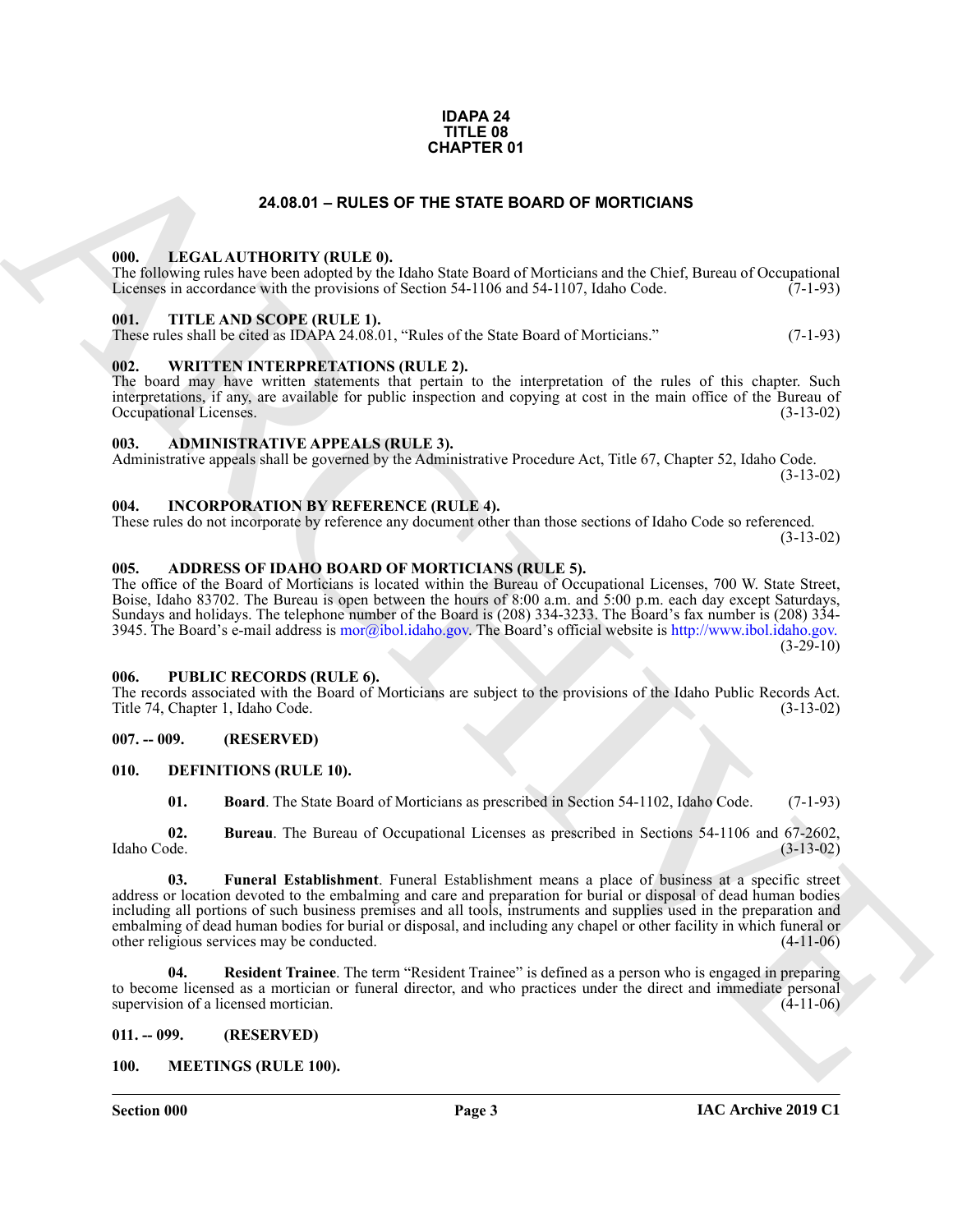## **Bureau of Occupational Licenses**

The board shall hold meetings no less than annually at such times and places as determined by the board. The annual election of chairman will be held during the first meeting of each fiscal year. The chairman of the board shall preside at all meetings, appoint all committees, and perform all the functions incidental to the office of chairman. (4-11-06)

#### <span id="page-3-0"></span>**101. -- 149. (RESERVED)**

#### <span id="page-3-11"></span><span id="page-3-1"></span>**150. TIME OF EXAMINATIONS (RULE 150).**

Examinations will be held no less than semi-annually at such times or places as the Board may determine. (4-11-06)

#### <span id="page-3-2"></span>**151. -- 199. (RESERVED)**

#### <span id="page-3-6"></span><span id="page-3-3"></span>**200. APPLICATION AND PHOTOGRAPH (RULE 200).**

Application must be postmarked sixty (60) days prior to the date of examination, and must be accompanied by an unmounted passport photograph of the applicant, taken within three (3) months preceding the date of application. (3-13-02)

<span id="page-3-7"></span>**01. Lack of Activity**. If an applicant fails to respond to a Board request or an application has lacked activity for twelve (12) consecutive months, the application on file with the Board will be deemed denied and will be terminated upon a thirty (30) day written notice, unless good cause is demonstrated to the Board. (3-25-16)

#### <span id="page-3-4"></span>**201. -- 249. (RESERVED)**

#### <span id="page-3-8"></span><span id="page-3-5"></span>**250. RESIDENT TRAINEE (RULE 250).**

A Resident Trainee is a person who is licensed to train, under the direct and immediate supervision of a sponsoring mortician, to become a licensed mortician or funeral director. (4-7-11)

#### <span id="page-3-10"></span>**01. Training Requirements**. (4-7-11)

Because of Occupation fillences<br>
The lead statistic scheme of the statistic scheme of the statistic scheme of the statistic scheme of the statistic scheme of the statistic scheme of the statistic scheme of the statistic s **a.** Training requires the Resident Trainee's diligent attention to the subject matter in the course of regular and full-time paid employment. Full-time employment requires that the Resident Trainee be employed for at least thirty-six (36) hours per week for fifty (50) weeks per year within the mortuary where the Resident Trainee's sponsoring mortician is the practicing, resident mortician. (4-7-11)

At least three-fourths (3/4) of the Resident Trainee's training must consist of the sponsoring mortician instructing and demonstrating practices and procedures to increase the Resident Trainee's knowledge of the service performed by a mortician or a funeral director as defined in Chapter 11, Title 54, Idaho Code.  $(4-7-11)$ 

ii. For the balance of the required hours, the sponsoring mortician, or his licensed appointee, must be immediately available to consult with the Resident Trainee. (4-7-11)

| All training must occur within Idaho.                  | $(4-7-11)$ |
|--------------------------------------------------------|------------|
| A Resident Trainee shall not sign a death certificate. | $(4-7-11)$ |

- <span id="page-3-9"></span>**02.** Sponsoring Mortician. A sponsoring mortician must:  $(4-7-11)$
- **a.** Be an Idaho-licensed mortician who practices as a full-time resident mortician in Idaho. (4-7-11)
- **b.** Not serve as the sponsoring mortician for more than two (2) "Resident Trainees at any given time."  $(4 - 7 - 11)$

**c.** Supervise and instruct the Resident Trainee, and provide demonstrations for and consultations to the Resident Trainee, as described in Subsection 250.01, of this rule. (4-7-11)

**d.** Complete and co-sign, with the Resident Trainee, quarterly and final reports. These reports must be completed on forms approved by the Board and document the information described in Subparagraphs 250.04.c. and 250.04.d., of this rule. The sponsoring mortician must promptly submit a report after the period of time covered by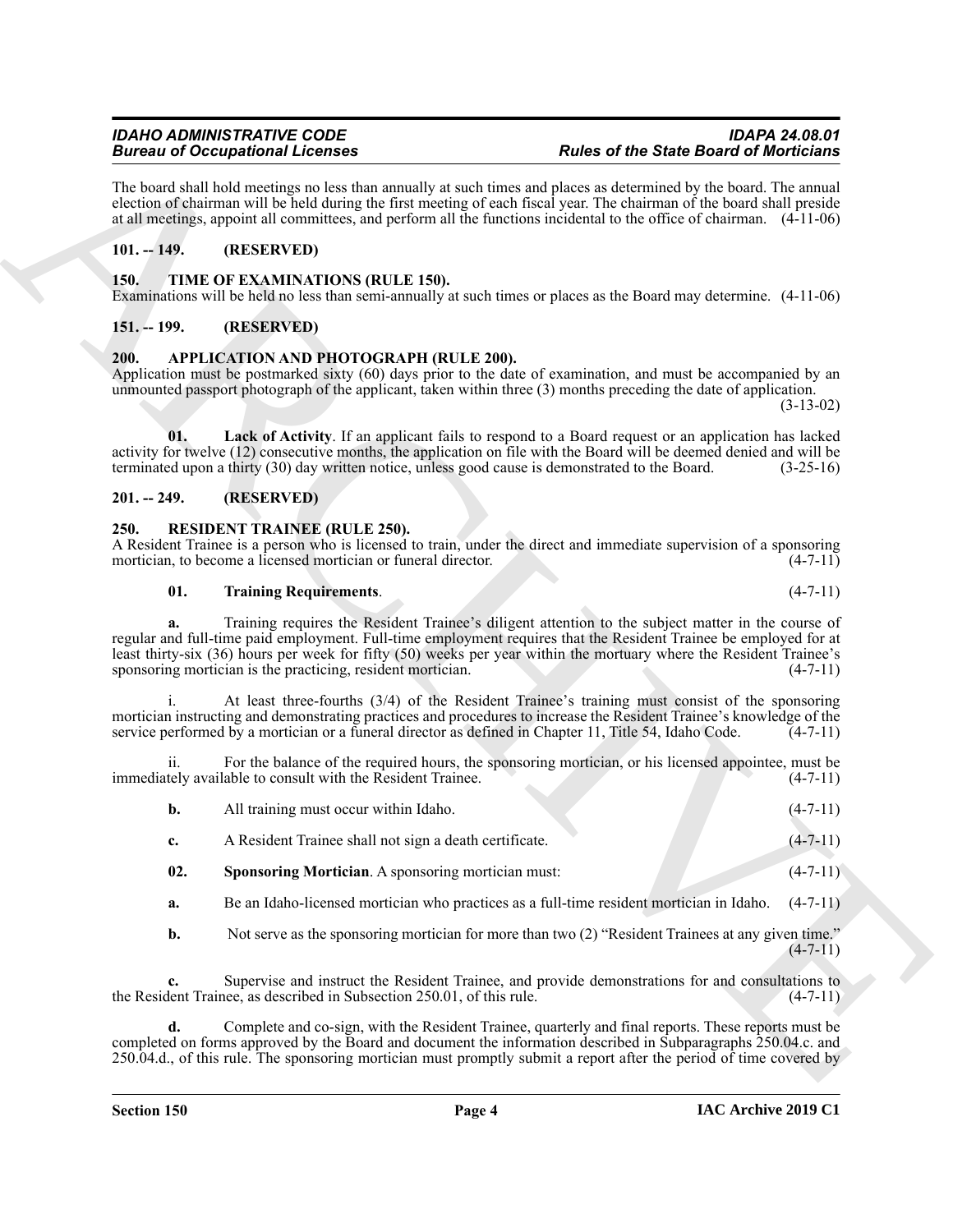the report ends. For example, the sponsoring mortician must promptly submit the first quarter report after the first quarter ends, the second quarter report after the second quarter ends, etc. (4-7-11) quarter ends, the second quarter report after the second quarter ends, etc.

<span id="page-4-3"></span>**e.** Promptly notify the Board in writing if a Resident Trainee's training is terminated, including termination due to interruption as specified in Subsection 250.05, of this rule and submit a final report documenting training up to the termination date.  $(4-7-11)$ 

Brace of Occupation of External Contents and the contents of the Grand Galachear interaction of Montendo in the Contents of the Contents of the Contents of the Contents of the Contents of the Contents of the Contents of t **03. Eligibility to Be Licensed**. A person may not be licensed as a "Resident Trainee" if the person has practiced as a Resident Trainee or apprentice for a total cumulative period of more than three (3) years in Idaho, unless approved by the Board for good cause. For purposes of accounting for total cumulative training as a Resident Trainee, the sponsoring mortician must notify the Bureau at the beginning and termination of the training period. When a Resident Trainee completes training, the Resident Trainee must complete the remaining qualifications for licensure as a mortician or funeral director within the following three (3) years or show good reason for further delay. (3-29-17)

#### <span id="page-4-5"></span>**04. Resident Trainee Applicants to Qualify**. (7-1-93)

**a.** An applicant for a Resident Trainee license must apply on Board-approved forms and pay the appropriate fee. The applicant must: (4-7-11) (4-7-11)

- i. Be at least eighteen (18) years of age; (4-7-11)
- ii. Be of good moral character; (4-7-11)

iii. Have graduated from an accredited high school or have received an equivalent education as ed by the standards set and established by the state board of education: (4-7-11) determined by the standards set and established by the state board of education;

iv. Provide a photo as specified in Section 200 of this rule; and (4-7-11)

v. Identify the sponsoring mortician and the funeral establishment in which the applicant will train. The applicant must promptly notify the Board in writing if this information changes during the training period.

 $(4 - 7 - 11)$ 

**b.** The effective date of the resident training shall be determined by the board at its next meeting. In no case shall it be prior to the date the application, together with the required fees, are received in the office of the Bureau. (4-11-06)

**c.** Resident Trainees pursuing a mortician license must complete and co-sign, with the sponsoring mortician, quarterly and final reports documenting that the applicant has assisted in embalming at least twenty-five (25) dead human bodies and assisted in making at least twenty-five (25) funeral arrangements and in conducting at least twenty-five (25) funerals under supervision. (4-7-11)

**d.** Resident Trainees pursuing a funeral director license must complete and co-sign, with the sponsoring mortician, quarterly and final reports documenting that the applicant has assisted in making at least twenty-five (25) funeral arrangements and in conducting at least twenty-five (25) funerals under supervision.

 $(4 - 7 - 11)$ 

<span id="page-4-4"></span>**05. Interruption in Training**. An interruption in training of sixty (60) days or more constitutes termination of training. (7-1-93)

#### <span id="page-4-0"></span>**251. -- 299. (RESERVED)**

#### <span id="page-4-2"></span><span id="page-4-1"></span>**300. APPLICATIONS AND EXAMINATION (RULE 300).**

In order to be admitted to the examination, the applicant must submit a completed application on forms provided by the bureau and provide all requested documentation including proof of having completed the training period as prescribed by law and these rules, and meet the specific requirements for license as set forth in Section 54-1109 of the  $\text{Idaho Code as follows:}$  (4-11-06)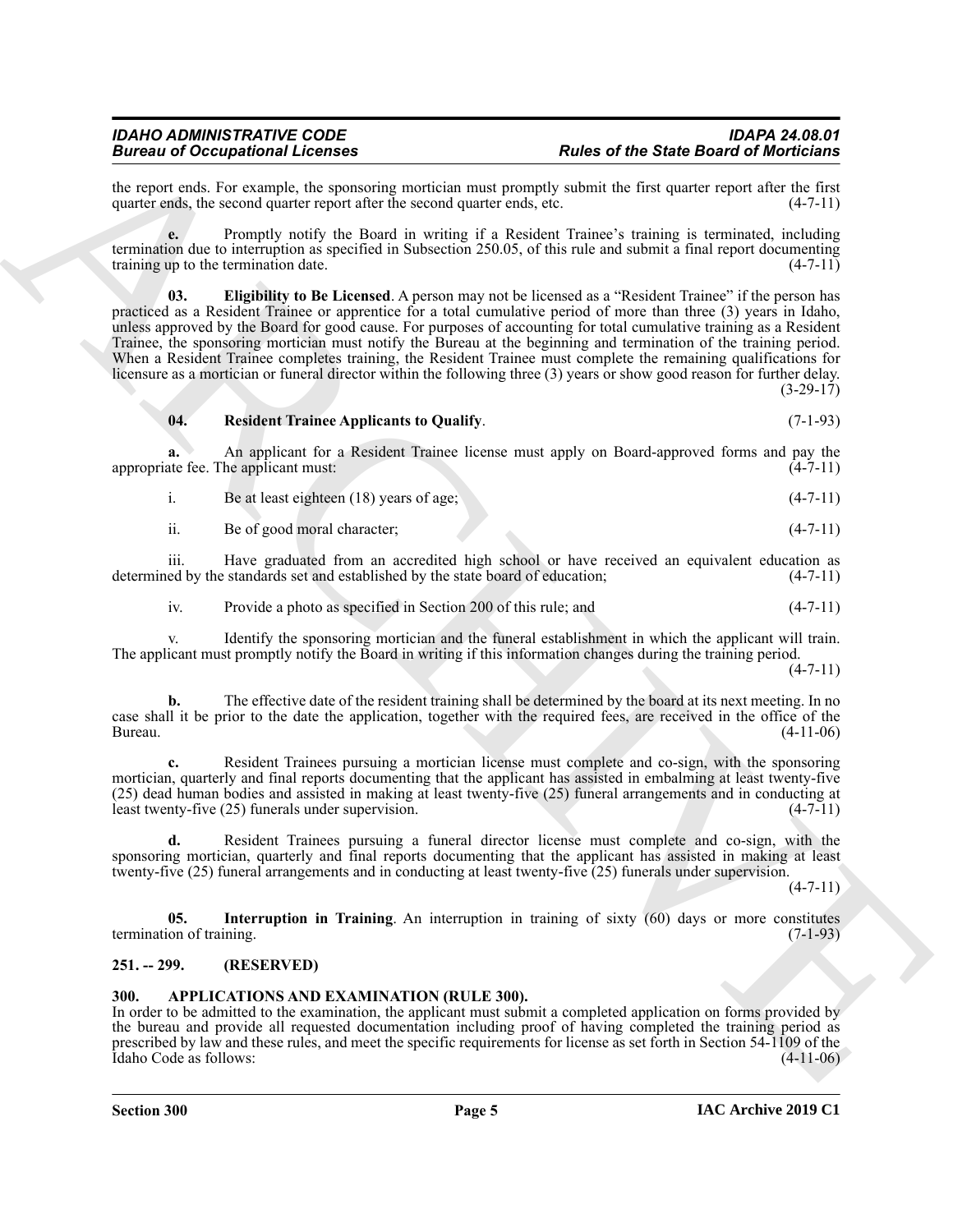<span id="page-5-2"></span>**01. Age**. Applicant must have attained the age of twenty-one (21) years by the time of examination. (7-1-93)

<span id="page-5-6"></span><span id="page-5-5"></span><span id="page-5-4"></span>**02. Moral Character**. Must be of good moral character. (7-1-93)

**03. Mortician Educational Requirements**. Applicants for a mortician license must have completed and received credit for at least sixty (60) semester hours or ninety (90) quarter hours instruction in a duly accredited college or university and has obtained at least a C grade average for all courses of instruction; provided, however, at least three-fourths (3/4) of all such credits must be for courses in fields of liberal arts, business or science directly relating to the knowledge required to successfully compete in the field of mortuary science. In questionable cases the decision of the board shall be final. These requirements shall be in addition to and not considered a part of the completion of and graduation from a mortuary college accredited by the American Board of Funeral Service Education that includes an embalming course of study. (4-11-06)

Forces of Occupations I. feveral stress of  $\sim$  APC Applications and the Solic Board of Modelinka,<br>
0. Appl. Appl. Appl. Appl. and the stress of  $\sim$  APC and the stress of  $\sim$  APC and the stress of  $\sim$  APC and the stres **04. Funeral Director Educational Requirements**. Applicants for a funeral director license must have completed and received at least sixty (60) semester hours' or ninety (90) quarter-hours' instruction from a duly accredited college or university and has obtained at least a C grade average for all courses of instruction; provided, however, at least three-fourths (3/4) of all such credits must be for courses in the fields of liberal arts, business or science as defined and specified by the board. These requirements shall be in addition to completion of at least fifteen (15) semester credit hours or the equivalent from a mortuary college accredited by the American board of funeral service education, inc., or such credits as are otherwise approved by the board, with course of study to include business law, psychology, sociology, funeral service counseling, funeral service management and other classes that relate to conducting funeral business. (4-11-06)

<span id="page-5-7"></span><span id="page-5-3"></span>**05. Photo**. A photo as specified in Section 200 of these rules. (4-11-06)

**06. Completion of One Year as a Resident Trainee**. Must have served one (1) year as required by statute as a Resident Trainee and receive certification from a sponsoring mortician in Idaho.

**a.** An applicant pursuing licensure as a mortician must document on Board-approved forms that the applicant has assisted in embalming at least twenty-five (25) dead human bodies and assisted in making at least twenty-five (25) funeral arrangements and in conducting at least twenty-five (25) funerals under the supervision of a sponsoring mortician. (4-7-11)

**b.** An applicant pursuing licensure as a funeral director must document on Board-approved forms that the applicant has assisted in making at least twenty-five (25) funeral arrangements and in conducting twenty-five (25) funerals under the supervision of a sponsoring mortician. (4-7-11)

#### <span id="page-5-0"></span>**301. -- 324. (RESERVED)**

#### <span id="page-5-8"></span><span id="page-5-1"></span>**325. APPROVED EXAMINATION (RULE 325).**

Applicants for licensure shall successfully pass the examinations set forth below.  $(3-16-04)$ 

<span id="page-5-10"></span>**01. Mortician Examination**. The Mortician examination shall consist of: (3-16-04)

**a.** All sections of the International Conference of Funeral Service Examining Board's National Board Examination; and (3-16-04) (3-16-04)

**b.** The examination of the laws and rules of the state of Idaho relating to the care, disinfection, preservation, burial, transportation, or other final disposition of human remains; and (3-16-04)

**c.** The examination of the rules of the Department of Health and Welfare relating to infectious diseases and quarantine. (3-16-04)

<span id="page-5-9"></span>**02. Funeral Director**. The funeral director examination shall consist of: (3-16-04)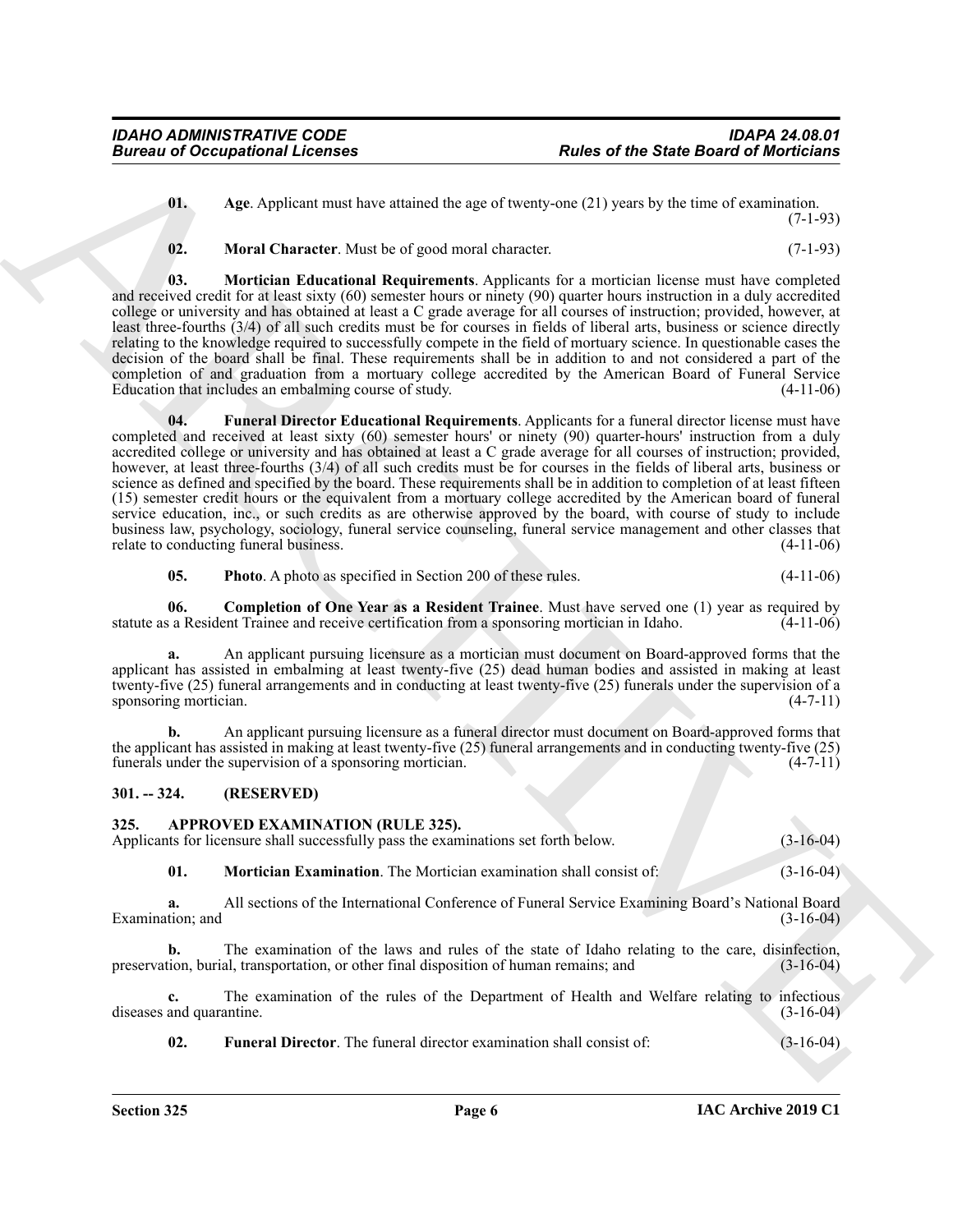**a.** The Arts section of the State Based Examination conducted by the International Conference of Service Examination Board; and (4-2-08) Funeral Service Examination Board; and

**b.** The examination of the laws and rules of the state of Idaho relating to the care, disinfection, preservation, burial, transportation, or other final disposition of human remains; and (3-16-04)

<span id="page-6-5"></span>**c.** The examination of the rules of the Idaho Department of Health and Welfare relating to infectious diseases and quarantine. (3-16-04)

Forces and Service Extent and the Service Control Extension of the Service Control Mexicon Extent and the Service Control Mexicon Extent and the service Control Mexicon Extend Service Control Mexicon Extend and the servic **03. Grading**. The required average grade to pass the examination is seventy-five percent (75%). Provided further, that where the applicant has a score of less than seventy percent (70%) in one (1) or more subjects, such applicant shall not be passed, notwithstanding that his average mark may be higher than seventy-five percent (75%), however, should the applicant apply for reexamination he may, by board approval, be required to retake only that portion of the examination which he failed in previous examination. (3-16-04)

#### <span id="page-6-0"></span>**326. -- 349. (RESERVED)**

<span id="page-6-6"></span><span id="page-6-1"></span>**350. ENDORSEMENT (RULE 350).** Refer to Section 54-1109(3) and (4), Idaho Code. (3-16-04)

<span id="page-6-2"></span>**351. -- 379. (RESERVED)**

#### <span id="page-6-7"></span><span id="page-6-3"></span>**380. INACTIVE LICENSE.**

**01. Request for Inactive License**. Persons holding an unrestricted mortician or funeral director license in this state may apply for inactive status by making written application to the Board on a form prescribed by the Board and paying the established fee. (3-22-18)

<span id="page-6-9"></span><span id="page-6-8"></span>

| 02. | <b>Inactive License Status.</b>                                          | $(3-22-18)$ |
|-----|--------------------------------------------------------------------------|-------------|
|     | Inactive license renewal notices and licenses will be marked "inactive". | $(3-22-18)$ |

**b.** Inactive license holders may not practice in Idaho while on inactive status.  $(3-22-18)$ 

**c.** If a licensee holds a certificate of authority and places their license on inactive status, their certificate of authority expires as of the date their license becomes inactive. (4-11-19)

**d.** All continuing education requirements will be waived for any year or portion thereof that a licensee maintains an inactive license and is not actively practicing or supervising in Idaho. (3-22-18)

**03. Return to Active License Status**. An inactive license holder may convert from inactive to active license status by: (3-22-18)

<span id="page-6-10"></span>**a.** Making written application to the Board on a form prescribed by the Board;  $(3-22-18)$ 

**b.** Providing documentation to the Board showing successful completion within the previous twelve (12) months of the continuing education requirements for renewal of an active license; and (3-22-18)

**c.** Paying a fee equivalent to the difference between the current inactive fee and the active renewal (3-22-18) fee.  $(3-22-18)$ 

**d.** An inactive licensee who held a certificate of authority at the time their license became inactive who returns to active license status pursuant to this rule may be reissued a certificate of authority by paying the renewal fee for the certificate of authority. (4-11-19)

#### <span id="page-6-4"></span>**381. -- 399. (RESERVED)**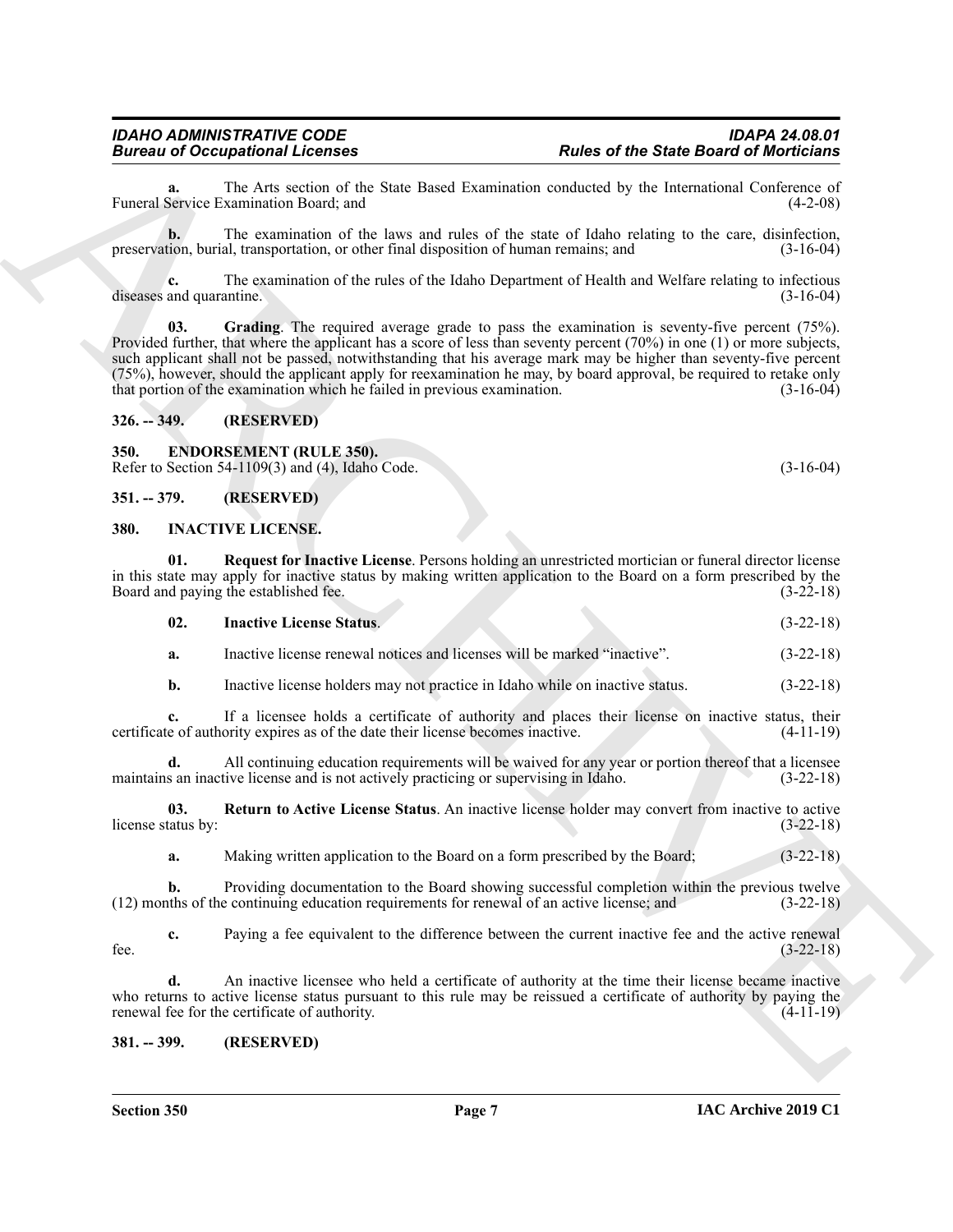#### <span id="page-7-7"></span><span id="page-7-0"></span>**400. EXPIRATION OF LICENSE (RULE 400).**

All licenses shall expire each year and will be cancelled if not renewed by payment of the required fee before the birthdate of the license holder. There will be no grace period. (3-16-04)

#### <span id="page-7-1"></span>**401. -- 409. (RESERVED)**

#### <span id="page-7-3"></span><span id="page-7-2"></span>**410. CONTINUING EDUCATION (RULE 410).**

In order to protect the public health and safety and promote the public welfare, the Board has adopted the following rules for continuing education. (3-29-10)

<span id="page-7-4"></span>**01. Continuing Education (CE) Requirement**. Each Idaho licensed mortician and funeral director must successfully complete a minimum of eight (8) hours of continuing education annually for license renewal.

(3-29-10)

**a.** Beginning July 1, 2011, each licensee must certify on their renewal application form that compliance with the annual CE requirements has been met during the previous twelve (12) months. The Board may conduct such continuing education audits and require verification of attendance as deemed necessary to ensure compliance with the CE requirements. (3-29-10)

**b.** A licensee is considered to have satisfied the CE requirements for the first renewal of the initial  $l$ icense. (3-29-10)

<span id="page-7-5"></span>**c.** After July 1, 2011, and prior to reinstatement of a license lapsed, canceled, or otherwise nonrenewed for less than five (5) years, the applicant must provide proof of attendance of eight (8) hours of continuing education for the previous twelve (12) months. A license that has lapsed, been canceled, or otherwise not renewed for more than five (5) years may be reinstated in accordance with Section 67-2614. Idaho Code. (3-29-10) more than five  $(5)$  years may be reinstated in accordance with Section 67-2614, Idaho Code.

Forces of Companies Control Control in the set of the State Control Medicine<br>
ARCHIVENTION OF LICENSE IRELATION (RELECTION INTERNATION INTERNATION CONTROL INTERNATION (SECTION 1997)<br>
ARCHIVENTION CONTROL INTERNATION (RELE **02. Credit**. Continuing education credit will only be given for actual time in attendance or for the time spent participating in the educational activity. One (1) hour of continuing education is equal to sixty (60) minutes. Courses taken by correspondence or by computer on-line may be approved for continuing education if the courses require an exam or other proof of successful completion. Only four (4) hours of the required continuing education may be from correspondence, computer on-line, or self-study in each renewal period. The remaining hours must be in an interactive setting that provides the opportunity for participants to communicate directly with the instructor. Each licensee must maintain proof of attendance or successful completion documentation of all continuing education courses for a period of three (3) years. courses for a period of three  $(3)$  years.

**a.** A licensee may carryover a maximum of eight (8) hours of continuing education to meet the next year's continuing education requirement. Only four (4) hours may be carried over from correspondence, computer online, or self-study. (3-29-10)

<span id="page-7-6"></span>**03. Providers/Sponsors/Subjects of Continuing Education**. The continuing education must be provided by a college or university, a national or state association, trade group, or other person or entity approved by the Board and must be germane to the license held. Continuing education may include, but shall not be limited to, the following subject areas: (3-29-10) (3-29-10)

**a.** Public Health and Technical. This includes, but is not limited to, embalming, restorative art, after care, organ procurement, sanitation, and infection control. (3-29-10)

**b.** Business Management. This includes, but is not limited to, computer application, marketing, l' management, accounting, or comparable subjects. (3-29-10) personnel management, accounting, or comparable subjects.

Social Science. This includes, but is not limited to, communication skills (both written and oral), sociological factors, counseling, grief psychology, funeral customs, or comparable subjects. (3-29-10)

**d.** Legal, Ethical, Regulatory. This includes, but is not limited to, OSHA (Occupational Safety and Health Association), FTC (Federal Trade Commission), ethical issues, legal interpretations, or comparable subjects.

 $(3-29-10)$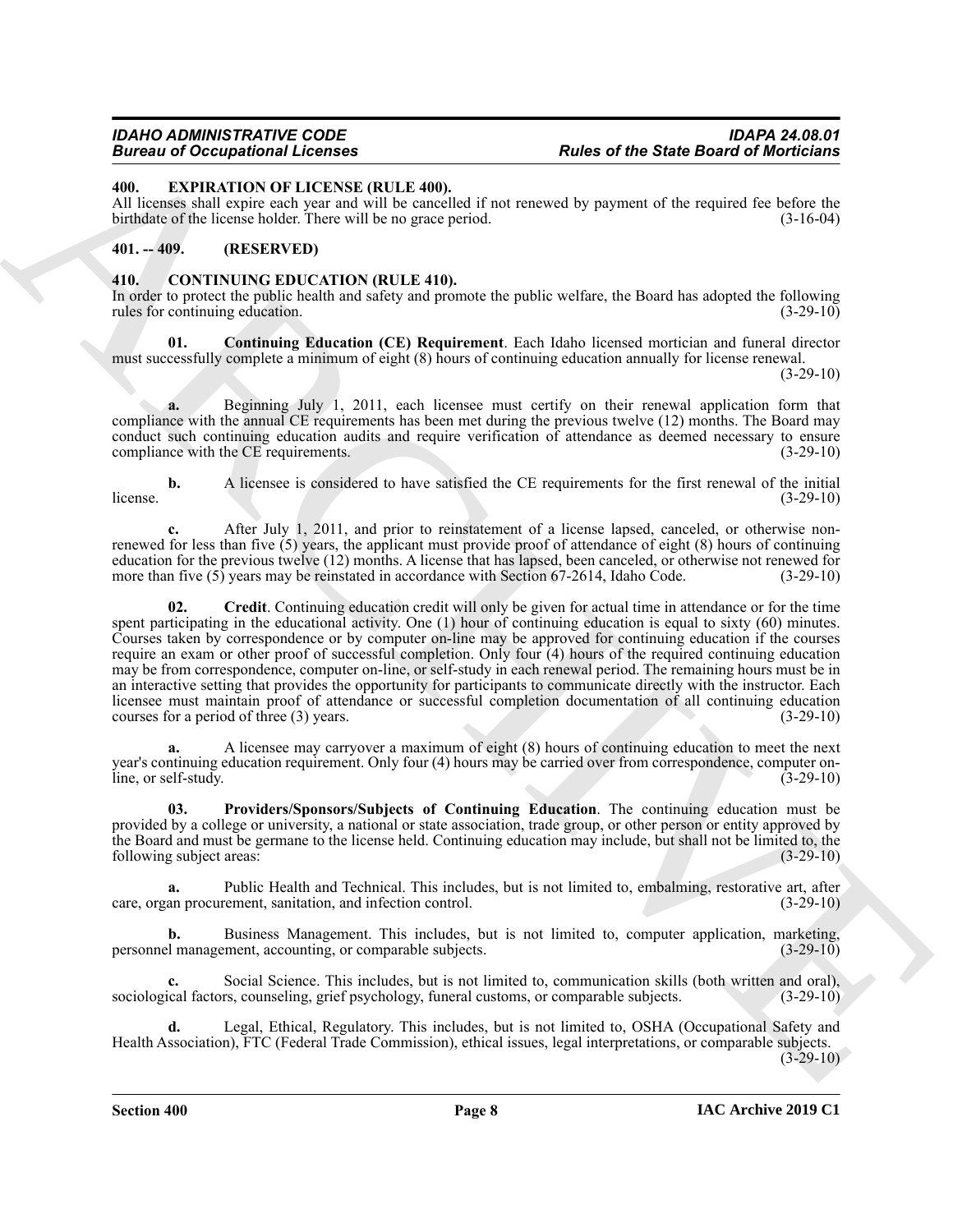#### <span id="page-8-5"></span><span id="page-8-4"></span><span id="page-8-0"></span>**411. -- 424. (RESERVED)**

#### <span id="page-8-12"></span><span id="page-8-1"></span>**425. MAINTENANCE OF PRE-NEED TRUST ACCOUNT FEES (RULE 425).**

#### <span id="page-8-2"></span>**426. -- 449. (RESERVED)**

#### <span id="page-8-11"></span><span id="page-8-10"></span><span id="page-8-9"></span><span id="page-8-8"></span><span id="page-8-7"></span><span id="page-8-3"></span>**450. FUNERAL ESTABLISHMENT AND CREMATORY ESTABLISHMENT (RULE 450).**

<span id="page-8-6"></span>

|                                                                                                                                                                                                                                                                                                                                                       | <b>Bureau of Occupational Licenses</b>                                                                                                                                                                                                                                                                                                                                                                                                  | <b>Rules of the State Board of Morticians</b>                                                                    |             |
|-------------------------------------------------------------------------------------------------------------------------------------------------------------------------------------------------------------------------------------------------------------------------------------------------------------------------------------------------------|-----------------------------------------------------------------------------------------------------------------------------------------------------------------------------------------------------------------------------------------------------------------------------------------------------------------------------------------------------------------------------------------------------------------------------------------|------------------------------------------------------------------------------------------------------------------|-------------|
| 04.                                                                                                                                                                                                                                                                                                                                                   | authorized signatures or other documentation from the course instructors or sponsoring institution substantiating any<br>and all hours attended by the licensee.                                                                                                                                                                                                                                                                        | Verification of Attendance. Each licensee must maintain verification of attendance by securing                   | $(3-29-10)$ |
| 05.<br>licensee who fails to certify compliance with CE requirements. A licensee who makes a false attestation regarding<br>compliance with the CE requirements is subject to disciplinary action by the Board.                                                                                                                                       |                                                                                                                                                                                                                                                                                                                                                                                                                                         | Failure to Fulfill the Continuing Education Requirements. The license will not be renewed for a                  | $(3-29-10)$ |
| 06.<br>hardship, including health, when certified by a medical doctor, or other good cause. Each licensee must provide any<br>information requested by the Board to assist in substantiating hardship cases. This exemption is granted at the sole<br>discretion of the Board. Request for special exemption must be made prior to licensure renewal. |                                                                                                                                                                                                                                                                                                                                                                                                                                         | Special Exemption. The Board has authority to make exceptions for reasons of individual                          | $(3-29-10)$ |
| $411. - 424.$                                                                                                                                                                                                                                                                                                                                         | (RESERVED)                                                                                                                                                                                                                                                                                                                                                                                                                              |                                                                                                                  |             |
| 425.                                                                                                                                                                                                                                                                                                                                                  | <b>MAINTENANCE OF PRE-NEED TRUST ACCOUNT FEES (RULE 425).</b><br>Maintenance of pre-need trust accounts fee. Pursuant to Section 54-1134 D, Idaho Code, a fee not to exceed ten<br>percent (10%) of the annual earned interest income may be charged for maintenance of pre-need trust accounts.                                                                                                                                        |                                                                                                                  | $(4-11-06)$ |
| $426. - 449.$                                                                                                                                                                                                                                                                                                                                         | (RESERVED)                                                                                                                                                                                                                                                                                                                                                                                                                              |                                                                                                                  |             |
| 450.                                                                                                                                                                                                                                                                                                                                                  | <b>FUNERAL ESTABLISHMENT AND CREMATORY ESTABLISHMENT (RULE 450).</b><br>All applicants for establishment license shall submit a completed application on a form approved by the Board. All<br>newly licensed establishments and all branch or satellite facilities must meet the same requirements for licensure. A<br>walk-through inspection of the establishment must be arranged and completed within six (6) months of the Board's |                                                                                                                  |             |
|                                                                                                                                                                                                                                                                                                                                                       | written notice, unless good cause is demonstrated to the Board.                                                                                                                                                                                                                                                                                                                                                                         | review of the application or the application will be deemed denied and will be terminated upon a thirty (30) day | $(3-25-16)$ |
| 01.                                                                                                                                                                                                                                                                                                                                                   | crematory establishment in Idaho shall document the following:                                                                                                                                                                                                                                                                                                                                                                          | <b>Contents of Application.</b> Each applicant for a license to operate a funeral establishment or               | $(4-2-08)$  |
| a.                                                                                                                                                                                                                                                                                                                                                    | Name and address of owner whether individual or entity; and                                                                                                                                                                                                                                                                                                                                                                             |                                                                                                                  | $(4-2-08)$  |
| $\mathbf{b}$ .                                                                                                                                                                                                                                                                                                                                        | Notarized signature of applicant or authorized agent; and                                                                                                                                                                                                                                                                                                                                                                               |                                                                                                                  | $(4-2-08)$  |
| c.                                                                                                                                                                                                                                                                                                                                                    | Name and license number of responsible licensee; and                                                                                                                                                                                                                                                                                                                                                                                    |                                                                                                                  | $(4-2-08)$  |
| d.                                                                                                                                                                                                                                                                                                                                                    | Other such information as the board may require.                                                                                                                                                                                                                                                                                                                                                                                        |                                                                                                                  | $(4-2-08)$  |
| 02.                                                                                                                                                                                                                                                                                                                                                   | establishment shall constitute a new funeral establishment for the purposes of licensure.                                                                                                                                                                                                                                                                                                                                               | Change in Ownership or Location. Any change in the ownership or location of a funeral                            | $(7-1-93)$  |
| 03.<br>following:                                                                                                                                                                                                                                                                                                                                     |                                                                                                                                                                                                                                                                                                                                                                                                                                         | Funeral Establishment. All funeral establishments shall be required to provide each of the                       | $(4-2-08)$  |
| a.                                                                                                                                                                                                                                                                                                                                                    | An operating room and necessary equipment for embalming;                                                                                                                                                                                                                                                                                                                                                                                |                                                                                                                  | $(4-2-08)$  |
| b.                                                                                                                                                                                                                                                                                                                                                    | depiction of caskets and merchandise;                                                                                                                                                                                                                                                                                                                                                                                                   | A selection room for caskets and merchandise which may include video, catalogs, and electronic                   | $(4-2-08)$  |
| c.                                                                                                                                                                                                                                                                                                                                                    | A chapel where funeral or other religious ceremonies may be held; and                                                                                                                                                                                                                                                                                                                                                                   |                                                                                                                  | $(4-2-08)$  |
| d.                                                                                                                                                                                                                                                                                                                                                    | A room for viewing and visitation.                                                                                                                                                                                                                                                                                                                                                                                                      |                                                                                                                  | $(4-2-08)$  |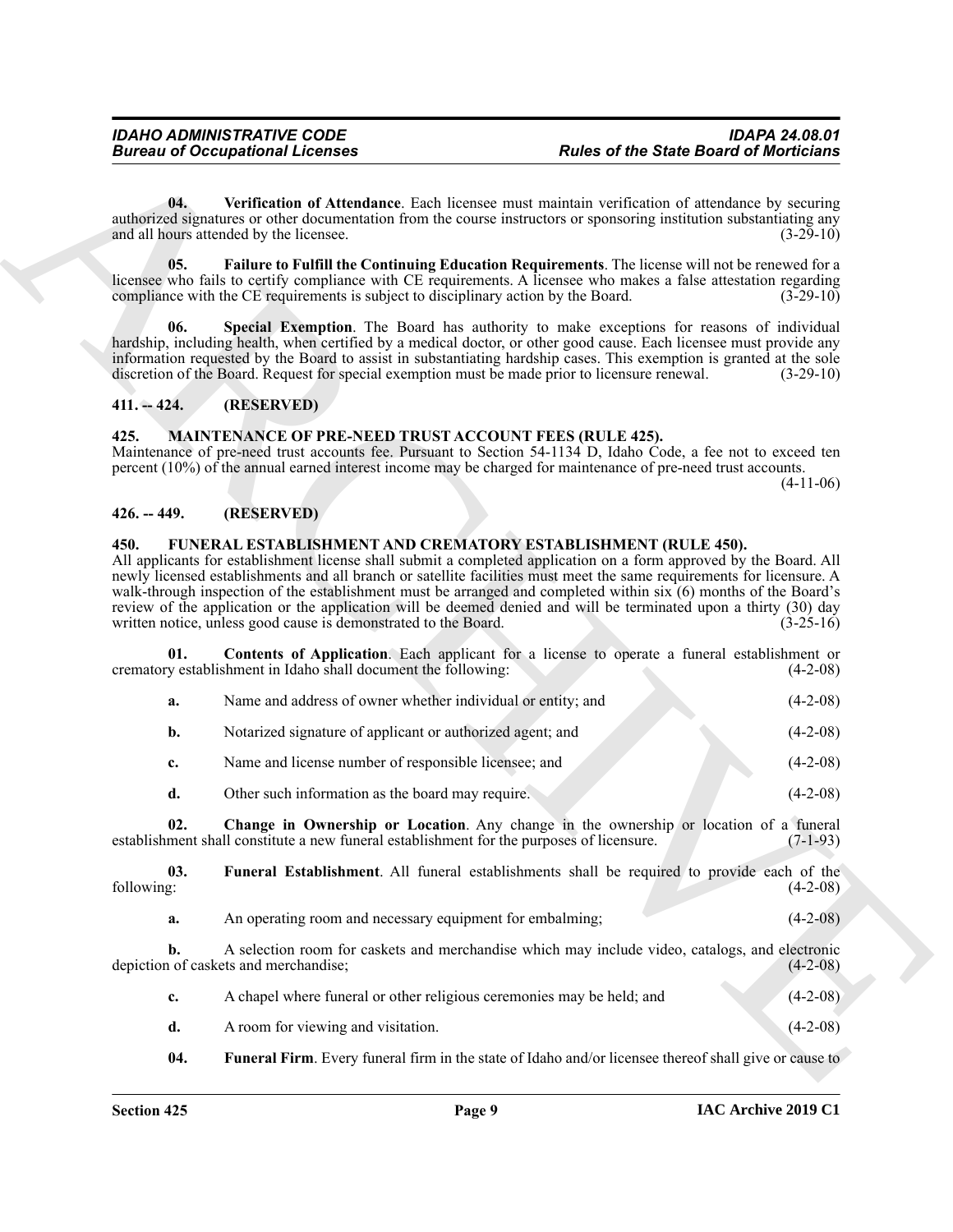be given to the person or persons making funeral arrangements or arranging for the disposition of the dead human body at the time of said arrangements and prior to rendering that service or providing that merchandise, a written statement showing to the extent then known the following: (7-1-93)

**a.** The price of the service that the person or persons have selected and what is included therein.

(7-1-93)

**b.** The prices of each of the supplementary items of service and/or merchandise requested. (7-1-93)

**c.** The amount involved for each of the items for which the firm will advance monies as an odation for the family. (7-1-93) accommodation for the family.

<span id="page-9-2"></span>**d.** The method of payment. (7-1-93)

**e.** If the quoted price includes a basic component of a funeral or a part thereof which is not desired, edit thereof should be granted. (7-1-93) then a credit thereof should be granted.

**05. Crematory Establishment**. All crematory establishments shall be required to provide each of the following: (4-2-08)

**Example of Contraines Schemes**<br> **Example of Contraines Schemes and the state of the Schemes and Windich Schemes and Windich Schemes and Windich Schemes and the state of the state of the state of the state of the state of a.** Detailed information regarding each retort, specifically documenting that each retort and accompanying equipment is listed by an approved testing agency as listed in the Uniform Fire Code or in the case of alkaline hydrolysis, a pressurized vessel heated to 150  $\tilde{C}$  (330 F) for a minimum recommended period of thirty (30) minutes, thereby meeting or exceeding the United States Center for Disease Control (CDC) requirements for the complete destruction of human pathogens; and (3-20-14) complete destruction of human pathogens; and

**b.** One (1) set of blueprints for the proposed new construction or remodeling where the retort is to be located. The blueprints must be approved by the local building department as being in compliance with applicable building codes and ordinances. (4-2-08)

#### <span id="page-9-0"></span>**451. (RESERVED)**

#### <span id="page-9-3"></span><span id="page-9-1"></span>**452. MINIMUM STANDARDS (RULE 452).**

<span id="page-9-7"></span>**01. Reasonable Sanitation and Safety Required**. In the interest of the protection of the public welfare, no license will be issued on an application to operate a funeral establishment or crematory unless it is apparent that the establishment or crematory can and will be operated in a reasonably sanitary and safe manner and that all pertinent federal, state, and local permits have been obtained when operating an alkaline hydrolysis retort.

(3-20-14)

<span id="page-9-8"></span>**02. Reduction of Cremated Remains**. No crematory will be licensed or operated unless it is capable of reducing human remains to cremains containing not more than five percent (5%) of the weight of the body immediately after death. (3-16-04)

<span id="page-9-5"></span>**03. Delay Before Cremation**. No dead human body, regardless of cause of death, is to be cremated, nor is actual cremation of such a body to be commenced, unless the county coroner in the county in which the death occurred gives his written authorization to cremate the body. (3-16-04)

**04. Embalming**. If a dead human body is to be held longer than twenty-four (24) hours prior to burial, cremation, or other disposition, the body must be either embalmed or refrigerated at thirty-six degrees Fahrenheit (36F) or less until buried, cremated, or otherwise disposed of. (4-11-06)

<span id="page-9-6"></span><span id="page-9-4"></span>**05. Casket Not Necessary**. It is not necessary for the body to be in a casket for cremation to take place.  $(3-16-04)$ 

**a.** This is not to be construed to mean that the crematory must cremate without a casket; and

 $(3-16-04)$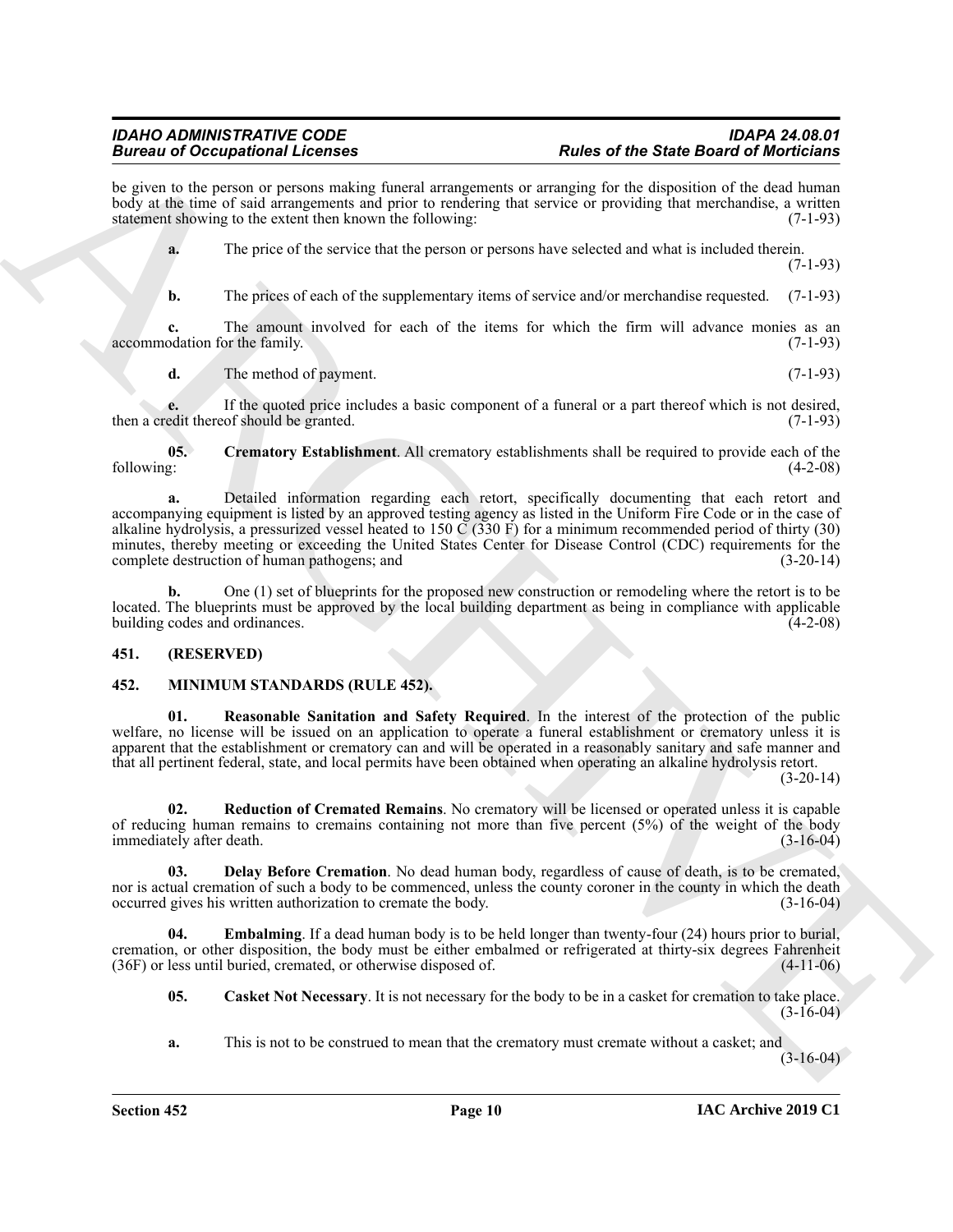#### <span id="page-10-6"></span><span id="page-10-5"></span><span id="page-10-4"></span><span id="page-10-0"></span>**453. RECEIPT FOR BODIES TO BE CREMATED (RULE 453).**

|                                     | <b>Bureau of Occupational Licenses</b>                                                                                                                                                                                                                                                                                                                                                            | <b>Rules of the State Board of Morticians</b> |             |
|-------------------------------------|---------------------------------------------------------------------------------------------------------------------------------------------------------------------------------------------------------------------------------------------------------------------------------------------------------------------------------------------------------------------------------------------------|-----------------------------------------------|-------------|
| $\mathbf{b}$ .<br>sanitary reasons. | It will not prevent the operators from developing their own internal requirements for aesthetic or                                                                                                                                                                                                                                                                                                |                                               | $(3-16-04)$ |
| 453.                                | RECEIPT FOR BODIES TO BE CREMATED (RULE 453).<br>The following must be performed by the operator of a crematory upon receipt of a human body for cremation:                                                                                                                                                                                                                                       |                                               | $(3-16-04)$ |
| 01.                                 | Provide a Receipt. A receipt must be delivered to the licensed mortician or funeral director, his<br>agent, or another person who delivers such body to the crematory.                                                                                                                                                                                                                            |                                               | $(3-16-04)$ |
| 02.                                 | Contents of Receipt. The receipt must show:                                                                                                                                                                                                                                                                                                                                                       |                                               | $(3-16-04)$ |
| a.                                  | The name of the decedent whose body was received; and                                                                                                                                                                                                                                                                                                                                             |                                               | $(3-16-04)$ |
| b.                                  | The date on which that body was received; and                                                                                                                                                                                                                                                                                                                                                     |                                               | $(3-16-04)$ |
| c.                                  | The place where that body was received; and                                                                                                                                                                                                                                                                                                                                                       |                                               | $(3-16-04)$ |
| d.                                  | The name and address of the funeral establishment from whom that body was received; and                                                                                                                                                                                                                                                                                                           |                                               | $(3-16-04)$ |
| е.                                  | The name and address of the person, or the names and addresses of the persons, if more than one<br>(1), who actually delivers the body.                                                                                                                                                                                                                                                           |                                               | $(3-16-04)$ |
| 454.                                | <b>RECORDS OF BODIES (RULE 454).</b>                                                                                                                                                                                                                                                                                                                                                              |                                               |             |
| 01.                                 | Content of Record. Each funeral establishment and crematory must maintain a record of each<br>burial, cremation, or other disposition of human remains, disclosing:                                                                                                                                                                                                                               |                                               | $(4-11-06)$ |
| a.                                  | The name of the decedent; and                                                                                                                                                                                                                                                                                                                                                                     |                                               | $(4-11-06)$ |
| b.                                  | The name and address of the person, or names and addresses of the persons if more than one (1),<br>authorizing the burial, cremation, or other disposition of that body; and                                                                                                                                                                                                                      |                                               | $(4-11-06)$ |
| c.                                  | A statement as to whether or not the body was embalmed; and                                                                                                                                                                                                                                                                                                                                       |                                               | $(3-16-04)$ |
| d.                                  | The date of the burial, cremation, or other disposition of that body; and                                                                                                                                                                                                                                                                                                                         |                                               | $(4-11-06)$ |
| e.                                  | The subsequent disposal of any cremated remains.                                                                                                                                                                                                                                                                                                                                                  |                                               | $(4-11-06)$ |
| 455.                                | RESPONSIBILITY, INSPECTION, AND CONFIDENTIALITY OF RECORDS (RULE 455).                                                                                                                                                                                                                                                                                                                            |                                               |             |
| 01.                                 | Responsibility for Record. Records regarding the burial, cremation, and other disposition of<br>human bodies must be made as soon as reasonably possible after the burial, cremation, or other disposition and must<br>be dated and signed by the licensed mortician or funeral director who supervised or was otherwise directly<br>responsible for the burial, cremation, or other disposition. |                                               | $(3-20-14)$ |
| 02.                                 | Inspection of Records. Records regarding the receipt, burial, cremation, and other disposition of<br>human bodies must be maintained at the funeral establishment and crematory and be open for inspection at any<br>reasonable time by the Board or its designated representatives.                                                                                                              |                                               | $(4-11-06)$ |
| 03.<br>Chapter 1, Idaho Code.       | Confidentiality of Records. Any disclosure of information obtained by the Board in connection<br>with licensure activities and records of funerals or cremations must comply with Idaho Public Records Act, Title 74,                                                                                                                                                                             |                                               | $(4-11-06)$ |
| $456. - 499.$                       | (RESERVED)                                                                                                                                                                                                                                                                                                                                                                                        |                                               |             |

#### <span id="page-10-8"></span><span id="page-10-7"></span><span id="page-10-1"></span>**454. RECORDS OF BODIES (RULE 454).**

| а. | The name of the decedent: and                                                                                                                                                | $(4-11-06)$ |
|----|------------------------------------------------------------------------------------------------------------------------------------------------------------------------------|-------------|
|    | The name and address of the person, or names and addresses of the persons if more than one (1),<br>authorizing the burial, cremation, or other disposition of that body; and | $(4-11-06)$ |

| A statement as to whether or not the body was embalmed; and               | $(3-16-04)$ |
|---------------------------------------------------------------------------|-------------|
| The date of the burial, cremation, or other disposition of that body; and | $(4-11-06)$ |

#### <span id="page-10-12"></span><span id="page-10-11"></span><span id="page-10-9"></span><span id="page-10-2"></span>**455. RESPONSIBILITY, INSPECTION, AND CONFIDENTIALITY OF RECORDS (RULE 455).**

#### <span id="page-10-10"></span><span id="page-10-3"></span>**456. -- 499. (RESERVED)**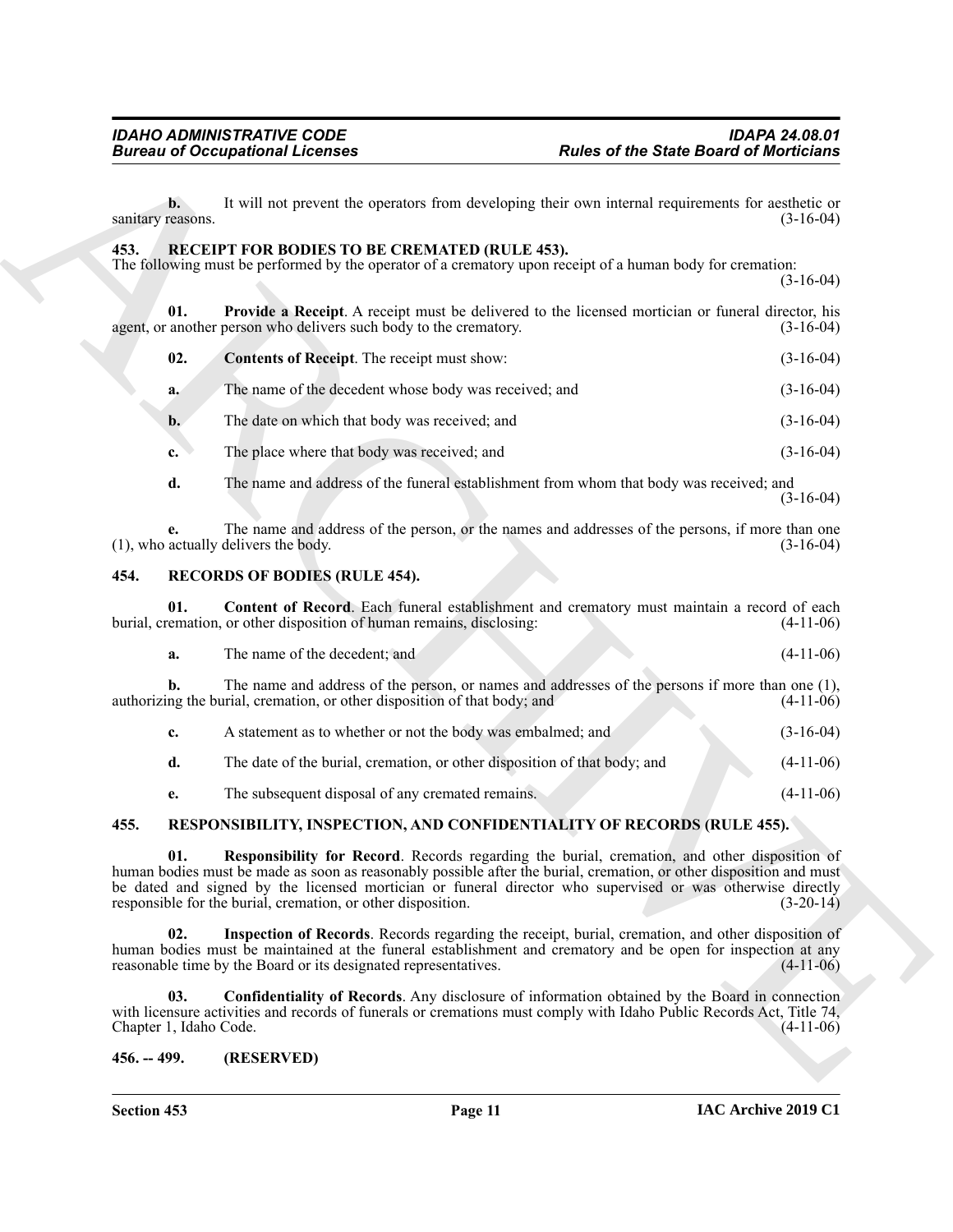#### <span id="page-11-0"></span>**500. FEES (RULE 500).**

<span id="page-11-13"></span><span id="page-11-12"></span><span id="page-11-8"></span>**01. Funeral Director**. Funeral director – eighty-five dollars (\$85) (original license/annual renewal).  $(3-22-18)$ 

**02. Funeral Establishment**. Funeral establishment – one hundred twenty-five dollars (\$125) (original license/annual renewal).

**03. Crematory Establishment**. Crematory establishment – two hundred dollars (\$200) (original license/annual renewal). (3-16-04)

<span id="page-11-15"></span><span id="page-11-11"></span>**04. Mortician**. Mortician – eighty-five dollars (\$85) (original license/annual renewal). (3-13-02)

<span id="page-11-14"></span>**05. Inactive License**. Inactive license – forty dollars (\$40) (original license/annual renewal). (3-22-18)

- <span id="page-11-16"></span>**06. Resident Trainee**. Resident trainee – fifty dollars (\$50) (original license/annual renewal). (4-11-06)
- <span id="page-11-10"></span><span id="page-11-9"></span><span id="page-11-6"></span>**07. Application Fee**. Application fee - one hundred dollars (\$100). (3-13-02)

**08.** Certificate of Authority. Certificate of Authority - fifty dollars (\$50) (original certificate/annual renewal).  $(3-13-02)$ renewal).  $(3-13-02)$ 

#### <span id="page-11-5"></span><span id="page-11-1"></span>**501. DISCIPLINE (RULE 501).**

**01. Civil Fine**. The Board may impose a civil fine not to exceed one thousand dollars (\$1,000) upon a licensee for each violation of Section 54-1116, Idaho Code.

<span id="page-11-7"></span>**02. Costs and Fees**. The Board may order a licensee to pay the costs and fees incurred by the Board in the investigation or prosecution of the licensee if found in violation of Section 54-1116, Idaho Code. (3-20-14)

#### <span id="page-11-2"></span>**502. -- 549. (RESERVED)**

#### <span id="page-11-3"></span>**550. RULEMAKING HISTORY PRIOR TO JULY, 1993 (RULE 550).**

Bureau of Occupational Licenses<br>
SUL 1990 (ML 1990) (Northern Paris) and director  $-\exp(\lambda x)$  and the USE (regional linear and regional linear and the USE (RES FIG. 2013)<br>
1991 - Tunneral Estatisticane License emblement. Con Changes and additions to the Rules of the Idaho Board of Morticians - adopted to be effective February 1, 1976. Changes and additions to the Rules of the Idaho Board of Morticians - adopted March 29, 1993, and effective April  $19, 1993.$  (7-1-93)

#### <span id="page-11-4"></span>**551. -- 999. (RESERVED)**